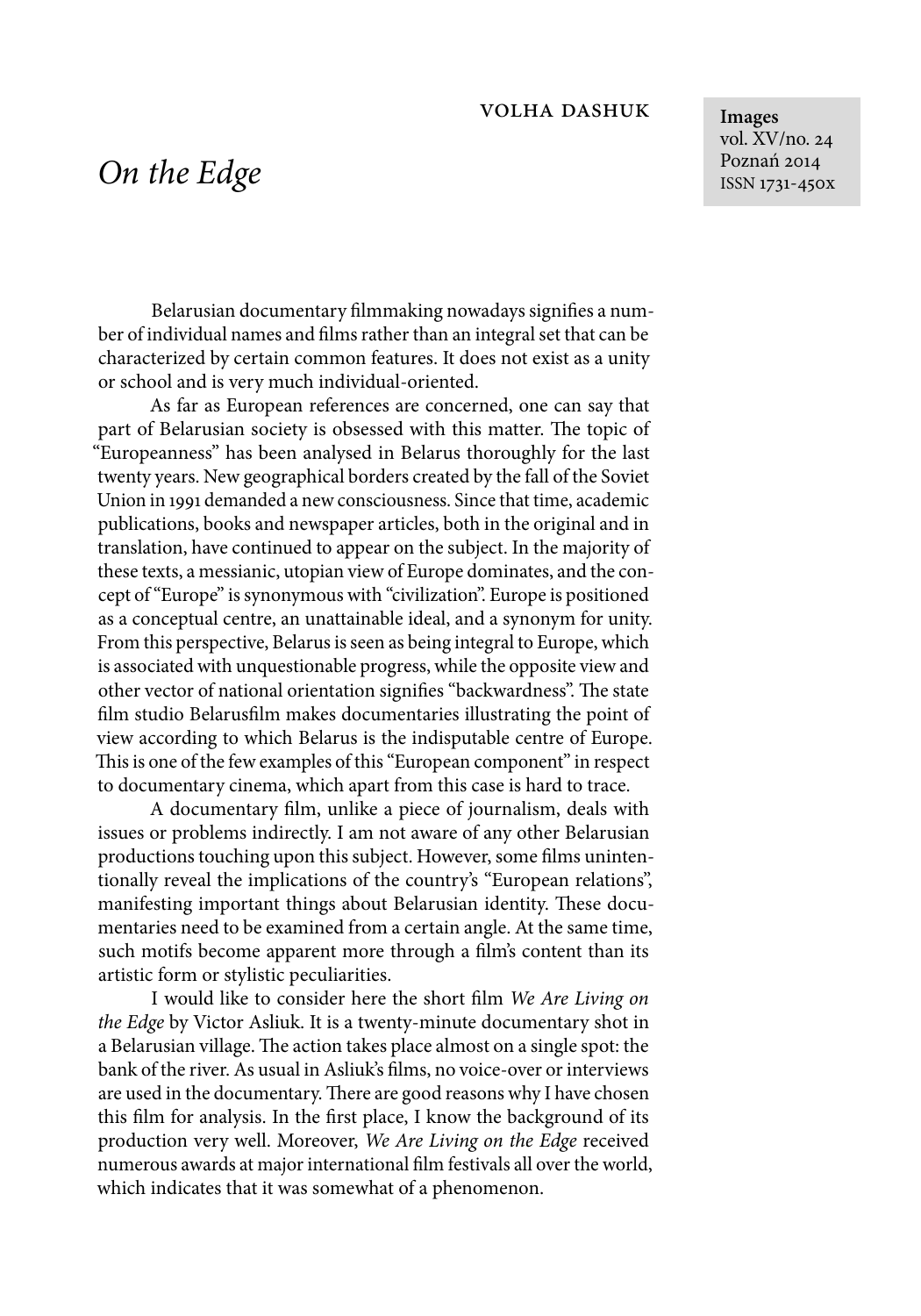

The relevance of the film's topic manifests itself on different levels, starting on the literal level. The village shown in the film is located on the bank of Niemen, a major river. It is considered both to have influenced the history, culture and traditions of Belarus and to link Belarus to Europe.

The Niemen can also be seen as a character in the film and as the centre of the narration. The documentary shows an old local tradition in the Belarusian province. For more than one hundred years, the villagers in early spring have driven their cows to an island in the middle of the river, where the animals stay

outdoors grazing freely until late autumn. Their old masters travel there by boat twice a day to milk them. The Niemen thus appears in the film as an element embracing everything – both animals and people. When a viewer sees a team of old ladies in a boat sculling, there is no doubt that they have been raised here, on that river, and have been doing this all their lives. The need to milk the cows shapes the rhythms of their daily routine, of which the boat trips are an integral part.

Yet Niemen also has a destructive role. It gradually but inescapably undermines the houses on its banks, devouring them one by one, as if it was an evil creature, demanding a regular sacrifice. This is a constant concern among the characters. However, the natives do not resist the given order of things and accept the unavoidable. They calmly discuss whose houses have already come down into the river and whose are next in turn.

Finally, the Niemen acts as a mythological Lethe, which absorbs everything and carries it away forever. As if they could feel this, the cows refuse to be driven into the river for their eventual return from the island, which makes for the film's most dramatic scene. After their active resistance, they are at last forced into the waters of the Niemen, where they swim submissively towards oblivion. The year when the film was being shot appeared to be the last manifestation of this old tradition.

The territory where the village is located has never had a border with Poland apart from the decades after the Second World War. The Soviet regime arrived here in 1939, but it did not really consolidate its power here until after the War. It has therefore always been a European area historically. In the film, it represents the European past, the way Europe lived centuries ago.

A herd of horses that passes by, running through the village looks even older. The horses seem to be wild horses living in the wilderness, as in ancient times; people's lives, in turn, have remained unchanged and untouched, losing the category of temporality and acquiring that of eternity instead. There is no actual time. Or perhaps people live as our ancestors did, in timeless space. Only nature and an endless ag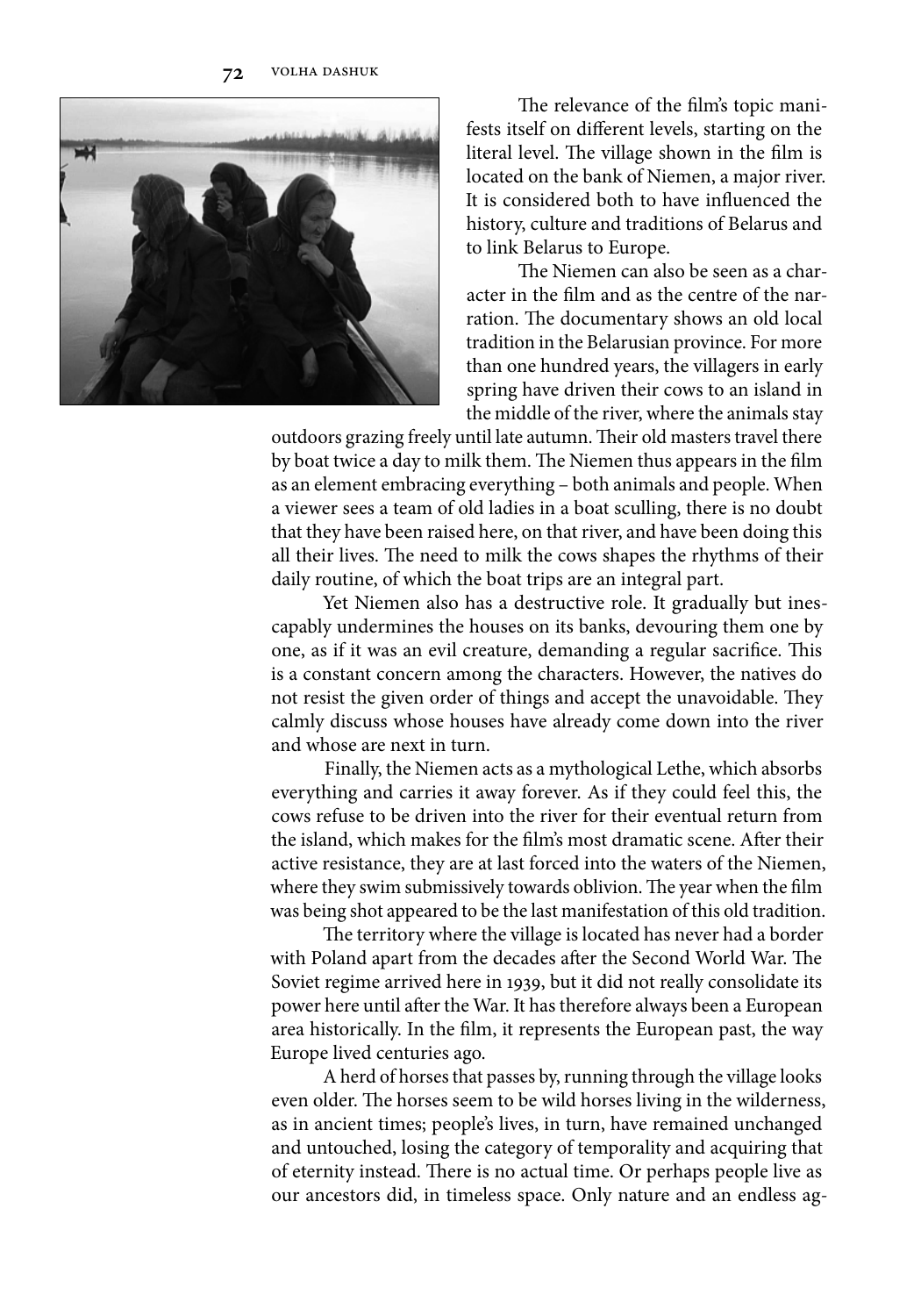ricultural cycle define their day, and there is nothing important beyond that.

These old characters speak the way all elderly people are supposed to do: they complain and regret that the old times are in the past. This cry seems both typically Belarusian and universal at the same time. They are dissatisfied with potatoes nowadays, which are all rotten and much worse than in the past. These peasants are also upset that their fellow villagers drink so much. And not only them; they sum up the situtation, "vodka has led half of the world to ruin". They mention the novelty of this trouble, or, at least, the extent



of it. One of the ladies remembers that "in the old days", unlike now, just one single drunkard could live in the village. She names this person, but stresses the fact that this woman, in spite of being drunk, still "managed to milk her cows". So milking the cows appears to be one of the most significant activities that keeps the world turning.

Another detail showing the practicality and the value system of these rural inhabitants is not easy to notice unless you understand this life well. This is a scene shot on the top of a slope, where the most of the film's events take place. A middle-aged husband and his wife are pulling a heavily loaded handcart filled with a dark substance, which is actually manure. A small piece of the substance falls down on the road unnoticed. Following the cart, an old lady, apparently the mother-in-law, picks up the wasted fertilizer with her bare hand, a natural peasant action that would be absolutely incomprehensible for young urbanized Europeans.

This vanishing old generation has to admit sadly the decline of the values so dear to them. One woman was looking after a neighbour's grave. She had grown old and it had become hard for her to tend not just her own family graves but also the neighbour's. She therefore asked the daughter of the dead neighbour to look after her mother's grave herself. The girl not only did not know where her mother had been buried, but did not care. The old woman was shocked to hear the girl's answer: "You can go and shit on her grave, it'd be all the same to me!" These drastic changes around them make the characters realize that their epoch is passing. Yet they are inclined to perceive them also as warnings of the fatal fate awaiting all mankind.

Nevertheless, the tone of these remarks is calm. The characters accept their life as it is. Their old faces are, as one film critic puts it, "magnificently lined with history". These people seem to be the embodiment of human wisdom, whereas their surroundings call up a strong feeling of nostalgia. The jury at one of the festivals where the documentary was awarded formulated impressions from the film that influenced their decision in the following way: "For its sublime evoca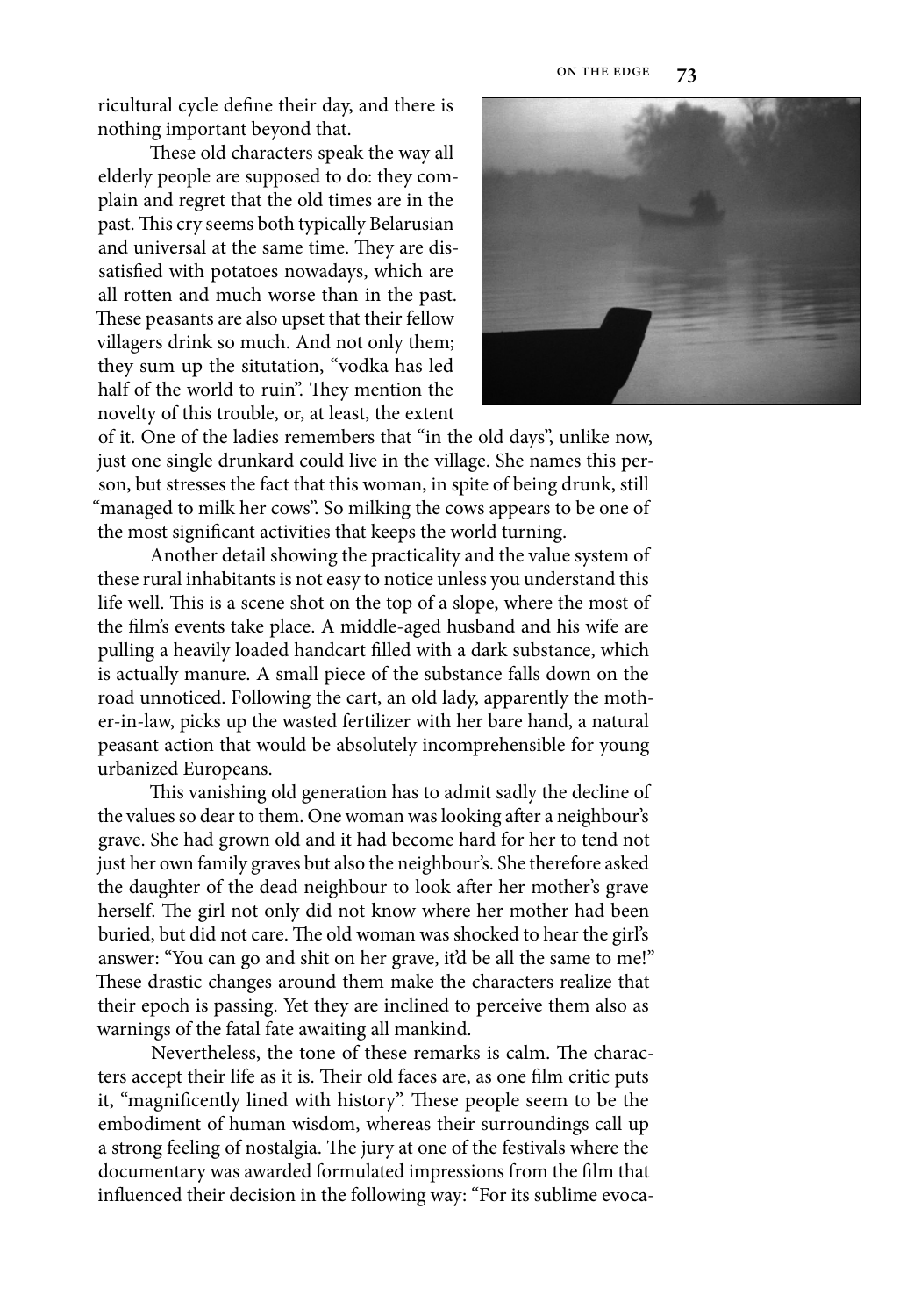**74** volha dashuk



tion of a life which is vanishing in front of our eyes". "We are living on the edge", reminds the jury; this is why cinema matters. They refer to the foundations of cinema which has been "from the very beginning an art of grieving and loss, of recording the trace of what was once, but not now, no more, ever".

Still, this point of view on the film is not shared by all film professionals. The reason for this is likely to be found in the cultural and historical differences that characterize Eastern Europe and the West. For one western film critic, the severity of life portrayed in the film prevails over its beauty, which dramatises his

perception. In his generally praising review, he called the film a "monsterpiece" (an allusion to "masterpiece") and a "shimmering portrait of the end of the world".

The other side of this attitude highlights the social component of the film's subject, ignoring others. From this point of view, which is also typical of some western critics and directors, nothing like harmony or authenticity is considered in connection with the film, just the outrageous living conditions, lack of running water, social degradation and isolation, poverty etc. This approach in its extreme form showed itself at the Leipzig Film festival, when during a debate after the screening, director Victor Asliuk was attacked by the professional audience and accused of profiteering from the misfortunes of these unhappy people. They claimed the director was enjoying his victorious way from one festival to another, whereas he did nothing in fact to help his characters. The aggressiveness subsided a bit when the director said he was from such village himself and his own mother still lived in the very same conditions.

The next point of this East-West divergence concerns religion. Once commonly defined, "Christian Europe" nowadays is becoming a doubtful feature of the European society. On the one hand, Islam, with its often critical view towards modern European values and beliefs, is spreading impetuously. On the other hand, a general, globalized secularization is successfully setting in. In contrast, the people shown in *We Are Living on the Edge* are bearers of another way of thinking. In spite of the fact that they were born and brought up in aggressively atheistic Soviet times and now exist in a post-communist ideological chaos (for example, the Belarusian president characterizes himself as an "orthodox atheist"), they have an instinctive Christian consciousness.

God is present in their conversations. He is appealed to when the characters complain that they have a pain in their arms and legs. They are also worried about the future, since the sinfulness of modern people might precipitate the approaching end of the world.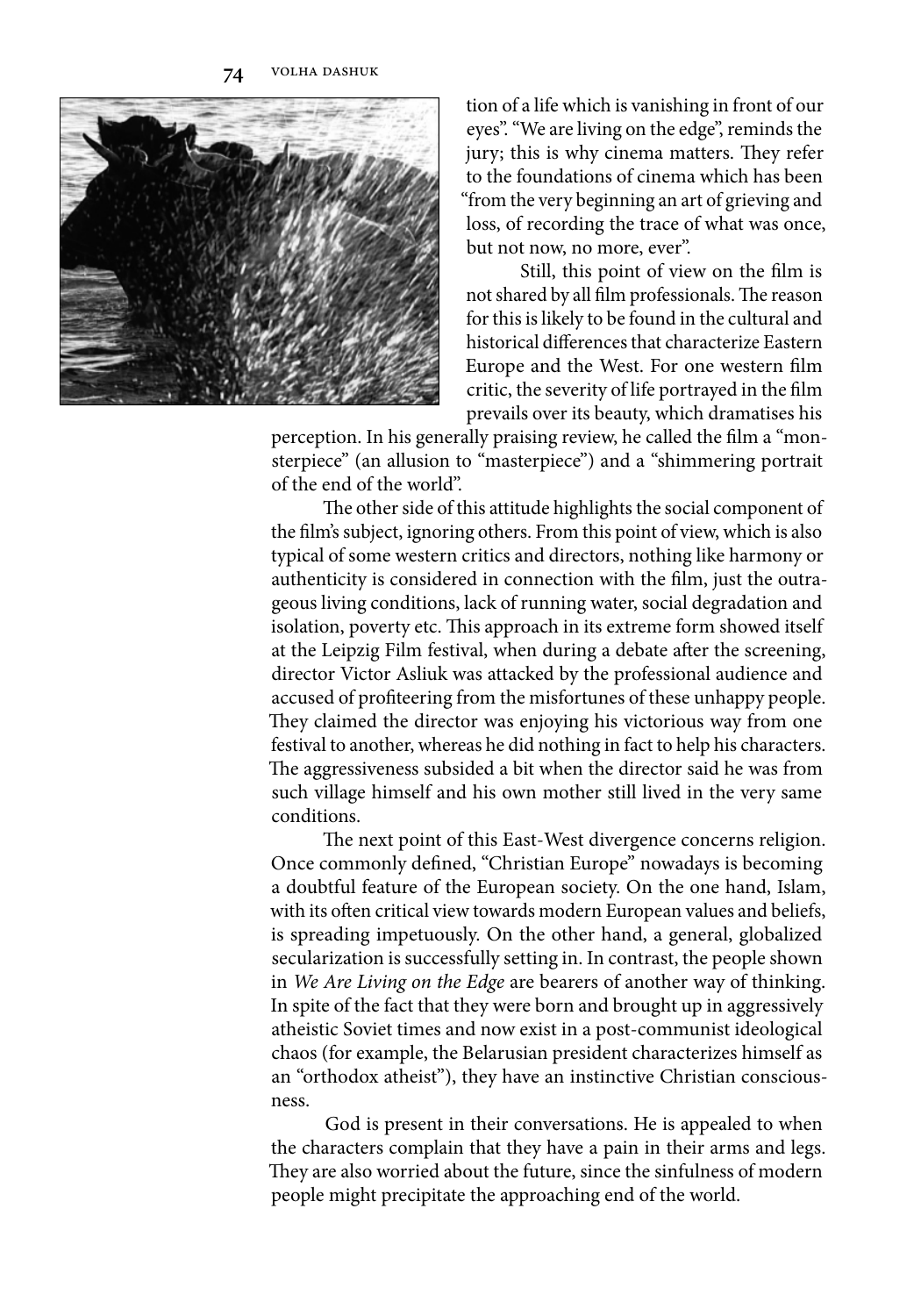At the same time, this inherent Christianity has a strong pagan element. In the film, there is a brilliant example of this instinctive dual feeling. At dawn, an old woman is milking her cow. Afterwards, she takes the bucket in her hand and at first makes the sign of the cross over the cow's rear. Immediately afterwards, she wipes the very same back part with the cows' own tail, an action which looks like an ancient heathen ritual. This is a kind of sacral activity, though, in practice, it was quite hard to film such authentic moments. The characters were reluctant to be shot not only for themselves, but for their cows. Everyone



who owns a cow has to beware of any potential "evil eye". It took the shooting crew a month of coming daily and just being present nearby to earn the characters' trust.

Finally, the most essential part of the characters' existence is marked in the title of the documentary. One of the ladies says that they all are, as well as their cows, living "on the edge".

This category of remoteness from the rest of the world is typical for the old generation in this village. The young ones prefer to leave the place where their ancestors have lived for ages. They do not stay, but either emigrate abroad or go to the cities – a process Europe experienced two hundred years ago. One Belarusian intellectual once noted that "a Belarusian who has set off to the world is not to be found anymore". And he is correct. According to the opinion of the same philosopher, "a person who does not understand who he or she is, is a Belarusian for sure". Thus, young people move and vanish irreversibly among other nations, losing pieces of their uncertain identity forever.

As far as the old people are concerned, the concept of their being "on the edge", their "locality" is deeply embedded in their consciousness, which is common for Belarusians in general, and can be explained by the tragic turns of Belarusian history. For the last ten centuries, Belarus has been a battlefield, caught between the two main directions for European culture: the West and the East. This sometimes shows itself in funny forms. There is a village in the west of Belarus called Zubelevichi. A river divides it into two parts. One of them, where the Catholics live, is unofficially called Warsaw, whereas the other one, with Orthodox inhabitants, is known as Moscow. This is symbolic of the situation of the entire nation. Belarusians have not managed to join themselves to one side, nor the other. They remain somewhere in between, hiding in their "locality".

Such a duality does not make it possible for the nation to become formed; at the same time, there is no fatal split, either. The process of national self-identification for Belarusians is not yet complete. There are few people in Belarus who see themselves as Europeans - the